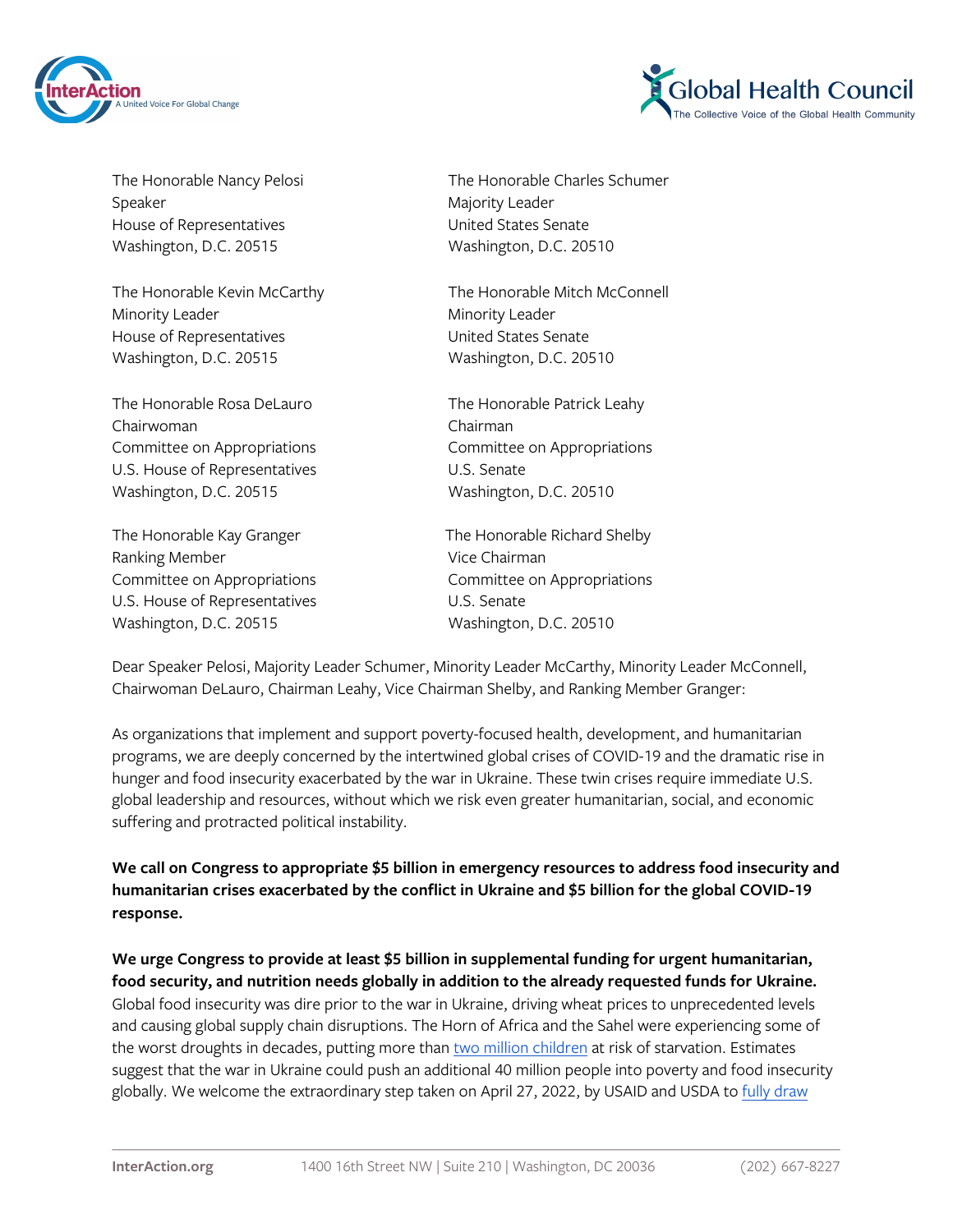



[down](https://www.usaid.gov/news-information/press-releases/apr-27-2022-biden-administration-announces-hundreds-millions-dollars-global-food) the Bill Emerson Humanitarian Trust to address these impacts. Still, more is needed quickly as food, treatment for malnutrition, fuel, and shipping costs continue to rise. Resources will take months to get to the field, let alone on people's plates.

## **We also urge Congress to immediately provide at least \$5 billion for global COVID-19 response.**

Previously appropriated funds to address the global pandemic have been exhausted. Yet, there is still an urgent need to reduce senseless deaths and preventable negative health consequences from COVID-19, especially in low- and middle-income countries. The primary and secondary impacts of COVID-19 continue to threaten a decade of U.S. foreign assistance investments. In several countries, twice as many women and children have died due to disruptions to the health system as they have due to COVID-19. Unless we act now, the global response will falter and leave the world prone to the emergence of new variants that will increase costs as we face the need for boosters, overburdened health systems, and other challenges of a prolonged pandemic. At least \$5 billion in additional resources is urgently needed to deliver vaccinations and other life-saving interventions and support for frontline healthcare workers to bring this pandemic to an end.

The global shocks of the food insecurity crisis and the ongoing impacts of COVID-19 are compounding global humanitarian emergencies. **We urge Congress to meet the gravity of this moment by providing \$5 billion in emergency resources to address food insecurity and humanitarian crisis exacerbated by the conflict in Ukraine, and an additional \$5 billion for the global COVID-19 response.**

Sincerely,

| 1,000 Days                                        | Last N  |
|---------------------------------------------------|---------|
| Academic Pediatric Association                    | Manag   |
| Action Against Hunger                             | MAP I   |
| <b>ADRA</b> International                         | Maryk   |
| Advancing Synergy                                 | Medic   |
| Alliance for Peacebuilding                        | Menn    |
| Alliance to End Hunger                            | Mercy   |
| American Academy of Pediatrics                    | Natio   |
| American Jewish World Service                     | CL      |
| American Pediatric Society                        | NETV    |
| American Society of Tropical Medicine and Hygiene | North   |
| Amref Health Africa                               | Norw    |
| Association of Medical School                     | ONE.    |
| Pediatric Department Chairs                       | Oxfan   |
| <b>AVAC</b>                                       | PAI     |
| Be a Hero                                         | Pande   |
| Better World Campaign                             | Partn   |
| Bread for the World                               | PATH    |
| CARE                                              | Pathfi  |
| Center for Global Health Innovation               | Physic  |
| Christian Connections for International Health    | Plan II |
|                                                   |         |

Last Mile Health Management Sciences for Health **MAP International** Maryknoll Office for Global Concerns Medical Impact Mennonite Central Committee U.S. Mercy Corps National Cooperative Business Association CLUSA International NETWORK Lobby for Catholic Social Justice North Carolina Global Health Alliance Norwegian Refugee Council (NRC) USA Oxfam America Pandemic Action Network Partners in Health Pathfinder International Physicians for Peace Plan International USA